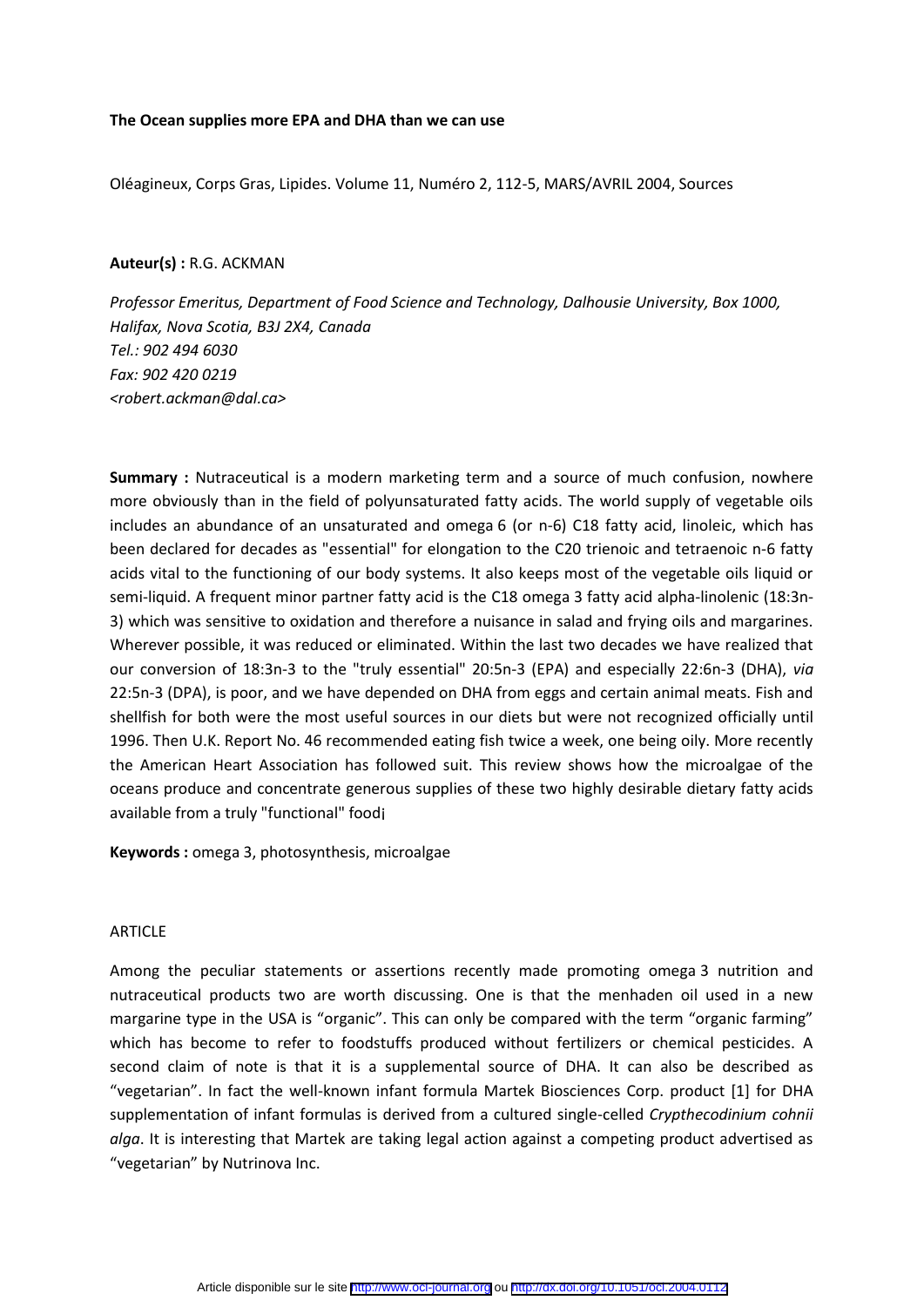The application of such products during pregnancy and infant nursing has recently been included in a review in this journal by J.-M. Bourre [2]. The second is that although I have been associated with marine and freshwater fish lipids for many years, it was only a few years ago that I began to question the facile and neatly drawn conversions of alpha-linolenic acid (ALA, 18:3n-3) to EPA and DHA in fish as well as other marine organisms. This was stimulated by the recent critical works published on humans achieving the same conversion but only to a limited degree [3, 4]. It now may seem strange that there was a prolonged struggle to get ALA the status of an "essential" fatty acid [5]. Originally this was cautiously accepted but primarily because it apparently could not be biosynthesized by animals. ALA as "essential" was only tolerated in nutrition because it might have a role in keeping skin in good health. In contrast the n-6 linoleic acid (LA, 18:2n-6) was enthusiastically stuffed into our diets from the 1950s on in attempts to reduce serum cholesterol [6, 7] and at that time not because of any other obvious clinical need except for the clotting aid thromboxane B2. Now we know that this was adding to the pre-existing n-6/n-3 imbalance in our diets with dubious consequences.

In respect to EPA (20:5n-3) and DHA (22:6n-3) they were simply ignored as they were presumed to be easily made by the body from ALA. In an attempt to promote our understanding of the "essentiality" of three different chain lengths, S. Cunnane coined the phrase "conditionally essential" for both LA and ALA [8]. It has however not been widely accepted. We have in fact only lately sorted out reports showing that only a small percentage of the ALA consumed daily is utilized by the human body [9], and that the reason for DHA being truly essential is probably the very low activity of the delta-6 desaturase step in the Sprecher shunt necessary to produce DHA [10, 11]. This introduces a new ethylenic bond in 24:5n-3 to give 24:6n-3 which is then chain-shortened to 22:6n-3. This route can apply along with dietary sources as the origin of the DHA normally found in human milk [11] and is included in the most recent review of the essentiality of DHA in humans [12].

Before closing the health/biomedical situation with apologies to Dr. Bourre for duplicating some of his recent papers [2], it should be noted that *table 1* provides a partial listing of the n-3 fatty acids commonly found in marine oils. In an attempt to produce the highest possible numbers for labelling of health-related products to overawe consumers [13], two less well-known n-3 polyunsaturated fatty acids may be included. These are obvious in the phytoplankton and zooplankton in Table 1 and are found in our edible marine products, being respectively 18:4n-3 and 18:5n-3. Although only traces of 18:5n-3 can be discerned in many fish oils, 1-3% of 18:4n-3 is usually there. The 18:5n-3 is readily converted to 18:4n-3 in fish cells [14], and the 18:4n-3 itself is useful in humans [4]. The interconversion of the three C20-C22 polyunsaturated n-3 fatty acids EPA, DPA and DHA has been known for years and is of special interest in tissues such as the endothelium of blood vessels [15]. It should be noted here that the marine world considers that only the n-3 docosapentaenoic acid (22:5n-3) is of interest and common at the 1-2% level in all fish oils, while the alternative DPA isomer 22:5n-6 is present only in traces compared to the 22:5n-3.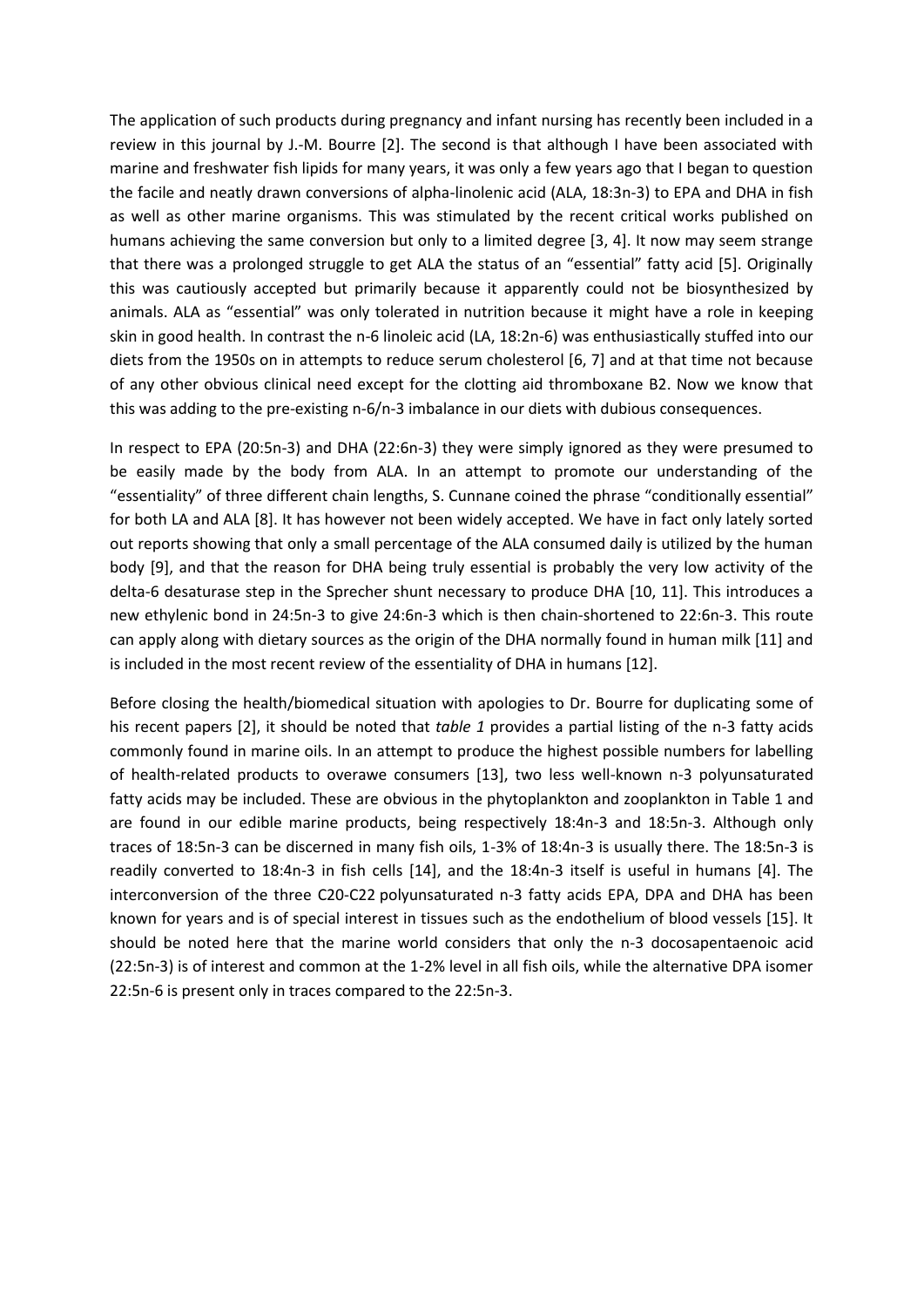**Table 1.** *Proportions\* of recovered unsaturated fatty acids in an experiment where mixed phytoplankton were grazed on by copepods in a natural enviornment and subsequently the copepods were the food of herring larvae\*\*. A partial single analysis of northern Atlantic herring oil is given for comparison.*

| Fatty<br>total lipid | acid Phytoplankton, total Zooplankton, total Herring<br>lipid | lipid          | larvae, North<br>triacylglycerols | Sea<br>herring oil |
|----------------------|---------------------------------------------------------------|----------------|-----------------------------------|--------------------|
| $16:1n-7$            | 13                                                            | $\overline{4}$ | 5                                 | 7                  |
| $18:1n-9$            | $ 3\rangle$                                                   | $\vert$ 4      | 5                                 | 10                 |
| $18:2n-6$            | 2                                                             | 2              | 2                                 | $\mathbf{1}$       |
| $18:3n-3$            | 2                                                             | 2              | 3                                 | $\overline{2}$     |
| $18:4n-3$            | 10                                                            | $\overline{6}$ | 17                                | 3                  |
| $18:5n-3$            | 8                                                             | $\mathbf{1}$   | 1                                 |                    |
| 20:4n-6              | Trace                                                         | $\overline{1}$ | Trace                             | Trace              |
| 20:5n-3              | 13                                                            | 18             | 15                                |                    |
| 22:5n-3              | Trace                                                         | $\vert$ 1      | 1                                 | $\vert$ 1          |
| 22:6n-3              | 15                                                            | 24             | 20                                | 7                  |

\* w/w percent; \*\* From Fraser *et al.* [23].

The results of my own evaluation of the origins of EPA and DHA, shown in *figure 1*, first appeared in an article promoting salmon as a source of DHA [16]. In this brief review not all arguments can be presented, but in a more extensive review D.R.Tocher has come to similar conclusions [17.

There is much variation in the fatty acids of phytoplankton (microalgae), and a recent paper in this publication tabulated the principal fatty acids of five microalgae popular in aquaculture [18]. Many other authors have conducted similar studies in connection with aquaculture. What is not clear from these studies is that there are often high degrees of selectivity in how small marine animals consume the most desirable microalgae from those available, perhaps primarily on the basis of relative size *(figure 2).* The immobile molluscan filter-feeders have to make do with whatever food is delivered by the ocean currents. Some of this can be detritus, particles including dead phytoplankton, or remains of dead zooplankton or their feces, all with or without coating of bacteria that can also be utilized for food [19]. From phytoplankton they can also accumulate toxins deadly to humans [20], but these animals have to have membranes with whatever are to them "essential" fatty acids [21], including the long-chain polyunsaturates. There may be an insufficient supply but apparently they can utilize a delta-5 desaturase operating during the biosynthesis of monounsaturated C20 fatty acids to fill in the orderly rows of phospholipids in membranes with 5,11-20:2. Concurrently or subsequently they may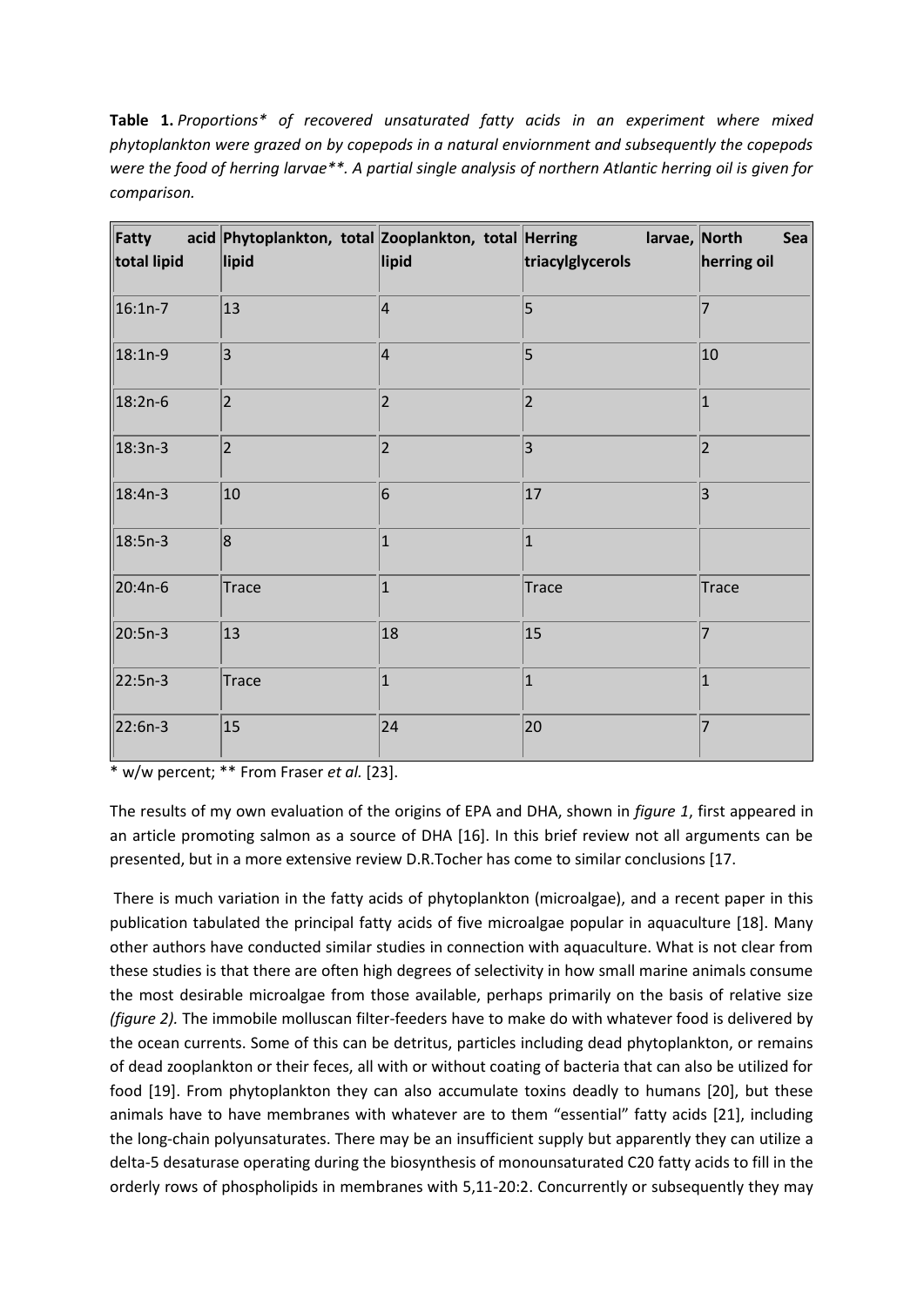be elongating these to C22 if necessary, generally to 7,13-22:2 [22].

Fraser *et al.* [23] have reported on a laboratory-type food chain conducted in a floating open-top plastic cylinder in a Scottish Loch. Filled with filtered seawater, zooplankton suitable as food for larval herring were introduced and later the predator on the zooplankton, newly hatched herring larvae. There were 13 major species of phytoplankton initially present to provide a good assortment of fatty acids when pooled from total lipids with the results shown in *table 1*.

Excepting for the surprising accumulation of 18:4n-3, the herring larva unsaturated fatty acids in the triacylglycerols already resemble that of the composition of the oil from mature North sea herring [24]. Another difference of note however is the absence of more than 1% 20:1 and 22:1, fatty acids produced from the alcohols of copepods [25], that could make up 35% of the fatty acids in this particular type of oceanic herring oil [24]. The larval herring present had been feeding for 28 days after hatching and may have used up most of the initial egg lipids during the initial 4-8 days of the study [23], but 20:1 and 22:1 were virtually absent. The role of selective feeding at either the first or second stage of this experiment is discussed by the authors.

Menhaden oil, from a fish species directly consuming North Atlantic or Gulf of Mexico phytoplankton by filter feeding, also shows [24] only 1.3% each of 18:2n-6 and 18:3n-3, but 11% of 20:5n-3 and 9% of 22:6n-3. These figures may represent those fatty acid proportions in the phytoplankton of their diet.

It was on the basis of many such findings that *figure 1* was prepared. Although the simple disposal of the phytoplankton 18:2n-6 and 18:3n-3may be presumptuous, their absence as significant lipid components in many marine invertebrates should be noted. Green algae are the most likely phytoplankton species to show accumulation of 18:2n-6 but only modest amounts of its successor acid arachidonic (20:4n-6). Correspondingly the very long-chain EPA and DHA may be modest in green algae except in Cryptomonads [26]. These generalities are expressly applicable to the North Atlantic and North Pacific ecosytems. In the tropics the sunlit coral reefs have many organisms with more substantial accumulations of arachidonic acid than in the colder northern latitudes. Possibly this provides for a greater range of chemical signals in the water in such crowded communities. We do not often think of fatty acids as essential for this among humans! There are suspicions among oceanographers that major changes in ocean water distribution are pending, perhaps in hundreds of years instead of millennia. The distribution of fish populations may be seriously affected, but the importance of sources of omega 3 fatty acids is of concern. Australian and New Zealand scientists are participating in many similar studies [26, 27].

The invertebrates of *figure 2* are often concentrated and localized by mixing of water masses, but certainly are one of the major biomasses in the world's oceans. The work of M.V. Bell and colleagues has shown that rainbow trout held in freshwater were capable of catabolizing much of the dietary labelled 18:3n-3 with very little conversion to DHA [28], and they have followed biosynthesis in various organs and tissues [29]. This latent route to EPA and DHA in the trout, which in the ocean would normally be plentifully supplied with EPA and DHA in the wild, is probably paralleled by the modern position of humans in their handling of the conversion of ALA to DHA. Whether the EPA and DHA situation of falling supplies of fish oil in fish aquaculture can be offset by partial introduction of vegetable oils remains to be seen. The regrettable aspect of the natural supply of these two truly essential fatty acids, EPA and DHA, is that over-harvesting of fish is rapidly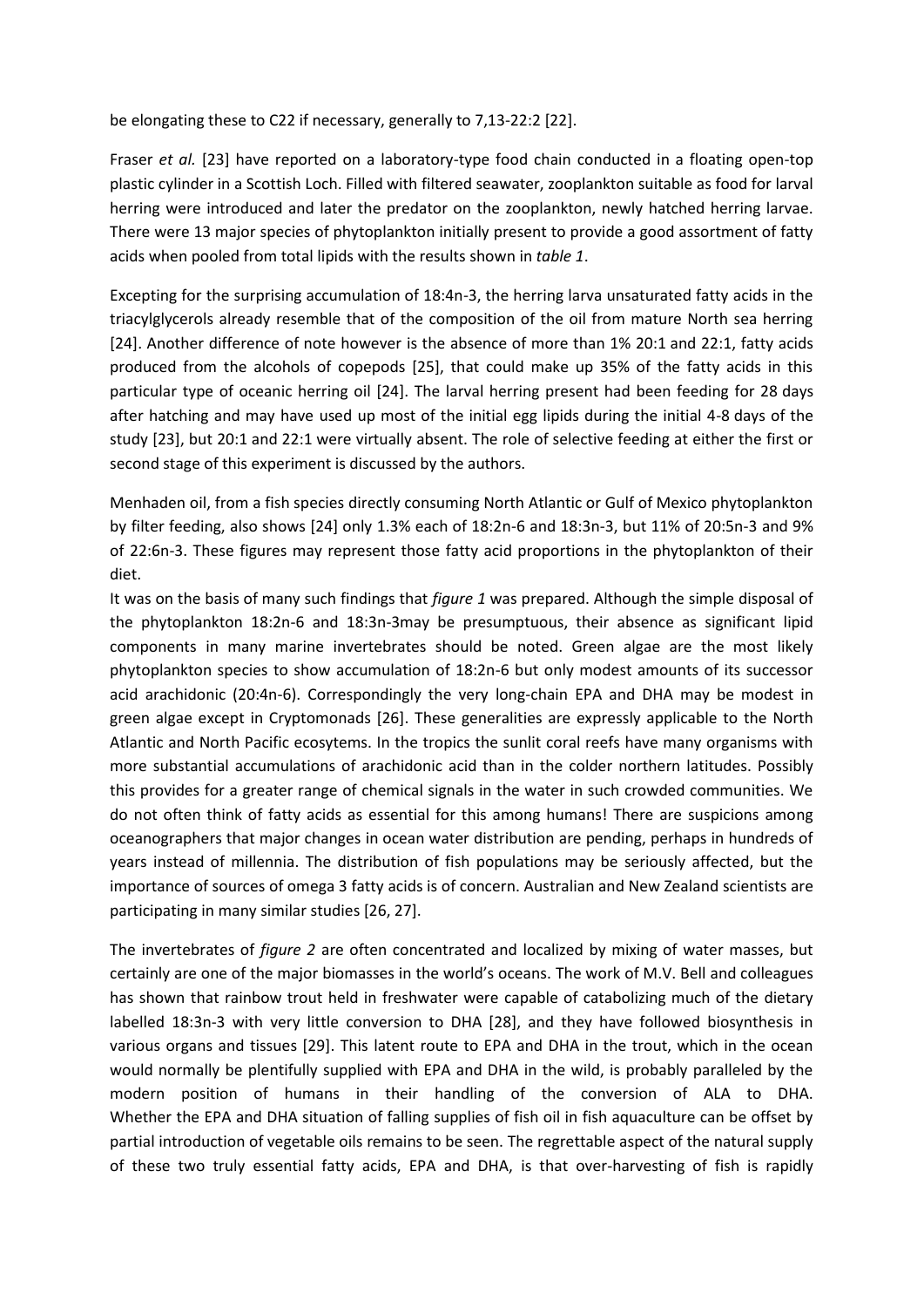becoming a scandal, and the generous supply of natural vegetable EPA and DHA in the oceans will be mostly wasted.

Some activists advocate fish oil capsules as safer than fish, and some suspect that hidden benefits such as selenium may give fish a nutritional edge over capsules. Both are equally satisfactory [30], Recommendations for fish consumption by the American Heart Association [31] are summarized in a very readable review from the U.K. [32]. Part of its title is "Fishing for a natural treatment"! The safety of cultured algal supplies of the necessary long-chain, highly unsaturated omega 3 fatty acids in our diets is assured [1, 33, 34]. Unfortunately activist groups are prone to push potential problems to the fore, and the media flourish on exaggerating their interpretations of scientific data. Some such newsletters are more trustworthy than others [35], and it is not for nothing that BMJ *(British Medical Journal)* recently devoted its entire cover to a simple but ironic message: "Trust me. I'm a website." This is a sad commentary on our efforts to promote a natural source of our two truly essential fatty acids.

# **REFERENCES**

**1.** HAUMANN BF. Alternative sources for n-3 fatty acids. *Inform* 1998; 9: 1108-16.

**2.** BOURRE JM. Relations entre acides gras oméga 3, oméga 9, structures des fonctions du cerveau. Le point sur les dernières données. Le coût financier alimentaire des oméga 3. *OCL* 2003; 10: 165-74.

**3.** BURDGE GL, JONES AE, WOOTTON SA. Eicosapentaenoic and docosapentaenoic acids are the principal products of α-linolenic acid metabolism in young men. *Br J Nutr* 2002; 88: 355-63.

**4.** JAMES MR, URSIN VM, CLELAND LG. Metabolism of stearidonic acid in human subjects: comparison with the metabolism of other n-3 fatty acids. *Am J Clin Nutr* 2003; 77: 1140-5.

**5.** HOLMAN RT. The slow discovery of the importance of T3 essential fatty acids in human health. *J Nutr* 1998; 128: 427S-33S.

**6.** VOSS E. Linoleic acid "vitamin F6", 2003.

**7.** NELSON GJ. Effects of dietary fatty acids on lipid metabolism. *In:* CHOW CK, ed. Fatty acids and their health implications. Marcel Dekker, New York, 2000; 481-516.

**8.** CUNNANE SC. Recent studies on the synthesis, β-oxidation, and deficiency of linoleate and alphalinolenate: are essential fatty acids more aptly named indispensable or conditionally dispensable fatty acids? *Can J Physiol Pharmacol* 1996; 74: 629-39.

**9.** INNIS SM, ELIAS SL. Intakes of essential n-6 and n-3 polyunsaturated fatty acids among pregnant Canadian women. *Am J Clin Nutr* 2003; 77: 473-8.

**10.** INNIS SM, DYER RA. Brain astrocyte synthesis of docosahexaenoic acid from n-3 fatty acids is limited at the elongation of docosapentaenoic acid. *J Lipid Res* 2002; 43: 1529-36.

**11.** FRANCOIS CA, CONNOR SL, BOLEWICZ LC, CONNOR WE. Supplementing lactating women with flaxseed oil does not increase docosahexaenoic acid in their milk. *Am J Clin Nutr* 2003; 77: 226-33.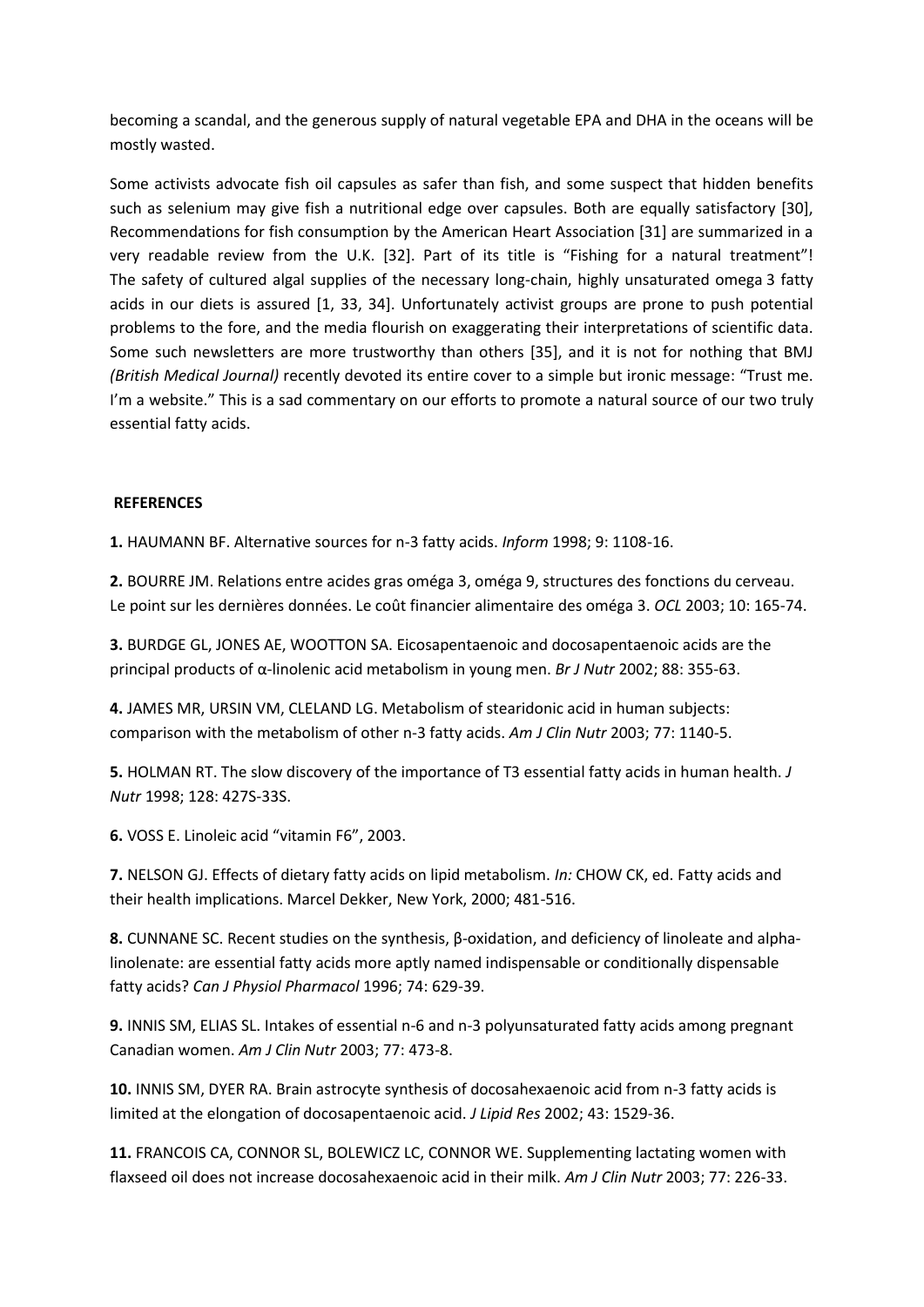**12.** MUSKIET FAJ, FOKKEMA R, SCHAAFSMA A, BOERSMA ER, CRAWFORD ML. Is docosahexaenoic acid (DHA) essential? Lessons from DHA status regulation, our ancient diet, epidemiology and randomized controlled trials. *J Nutr* 2004; 134: 183-6.

**13.** URALA N, ARVOLA A, LAHIEENMAKI L. Strength of health-related claims and their perceived advantage. *Internat J Food Sci Technol* 2003; 38: 815-26.

**14.** GHIONI C, PORTER AEA, SADLER IH, TOCHER DR, SARGENT JR. Cultured fish cells metabolize octadecapentaenoic acid (all – cis)3,6,9,12,15-18:5) to octadecatetraenoic acid (all – cis)6,9,12,15- 18:4) via its 2 – trans intermediate (trans)2, all – cis)6,9,12,15-18:5). *Lipids* 2001; 36: 145-52.

**15.** ACHARD F, BENISTANT D, LAGARDE M. Interconversions and distinct metabolic fate of eicosapentaenoic, docosapentaenoic and docosahexaenoic acids in bovine aortic endothelial cells. *Biochim Biophys Acta* 1995; 1255: 260-6.

**16.** ACKMAN RG. DHA: Can it benefit salmon marketing. *J Aquatic Food Prod Technol* 1966; 5 (4): 7- 26.

**17.** TOCHER DR. Metabolism and functions of lipids and fatty acids in teleost fish. *Rev Fish Sci* 2003; 11: 107-84.

**18.** POISSON L, DEVOS M, PENCREAC'H G, EGAN F. Acides gras polyinsatués de microalgues: intérêts et développements actuels. *OCL* 2002; 9: 92-5.

**19.** BUDGE SM, PARRISH CC, MCKENZIE CH. Fatty acid composition of phytoplankton, settling particulate matter and sediments of a sheltered bivalve aquaculture site. *Mar Chem* 2001; 76: 285- 303.

**20.** AUNE T. Health effects associated with algal toxins from seafood. *Arch Toxicol* 1997; 19 (Suppl.): 389-97.

**21.** ARTS MT, ACKMAN RG, HOLUB BJ. "Essential fatty acids" in aquatic ecosystems: a crucial link between diet and human health and evolution. *Can J Fish Aquat Sci* 2001; 58: 122-37.

**22.** ACKMAN RG, HOOPER SN. Non-methylene-interrupted fatty acids in lipids of shallow-water marine invertebrates: A comparison of two mollusks (*Littorina littorea* and *Lunatia triseriata*) with the sand shrimp (*Crangon septumspinosus*). *Comp Biochem Physiol* 1973; 46B: 153-65.

**23.** FRASER AJ, SARGENT JR, GAMBLE JC, SEATON DD. Formation and transfer of fatty acids in an enclosed marine food chain comprising phytoplankton, zooplankton and herring *(Clupea harengus L.)* larvae. *Mar Chem* 1989; 27: 1-18.

**24.** ACKMAN RG. Fatty acid composition of fish oils. In: BARLOW SM, STANSBY ME, eds. *Nutritional evolution of long-chain fatty acids in fish oil*. Academic Press, London, 1982; 25-88.

**25.** RATNAYAKE WN, ACKMAN RG. Fatty alcohols in capelin, herring and mackerel oils and muscle lipids: II. A comparison of fatty acids from wax esters with those of triglycerides. *Lipids* 1979; 14: 804- 10.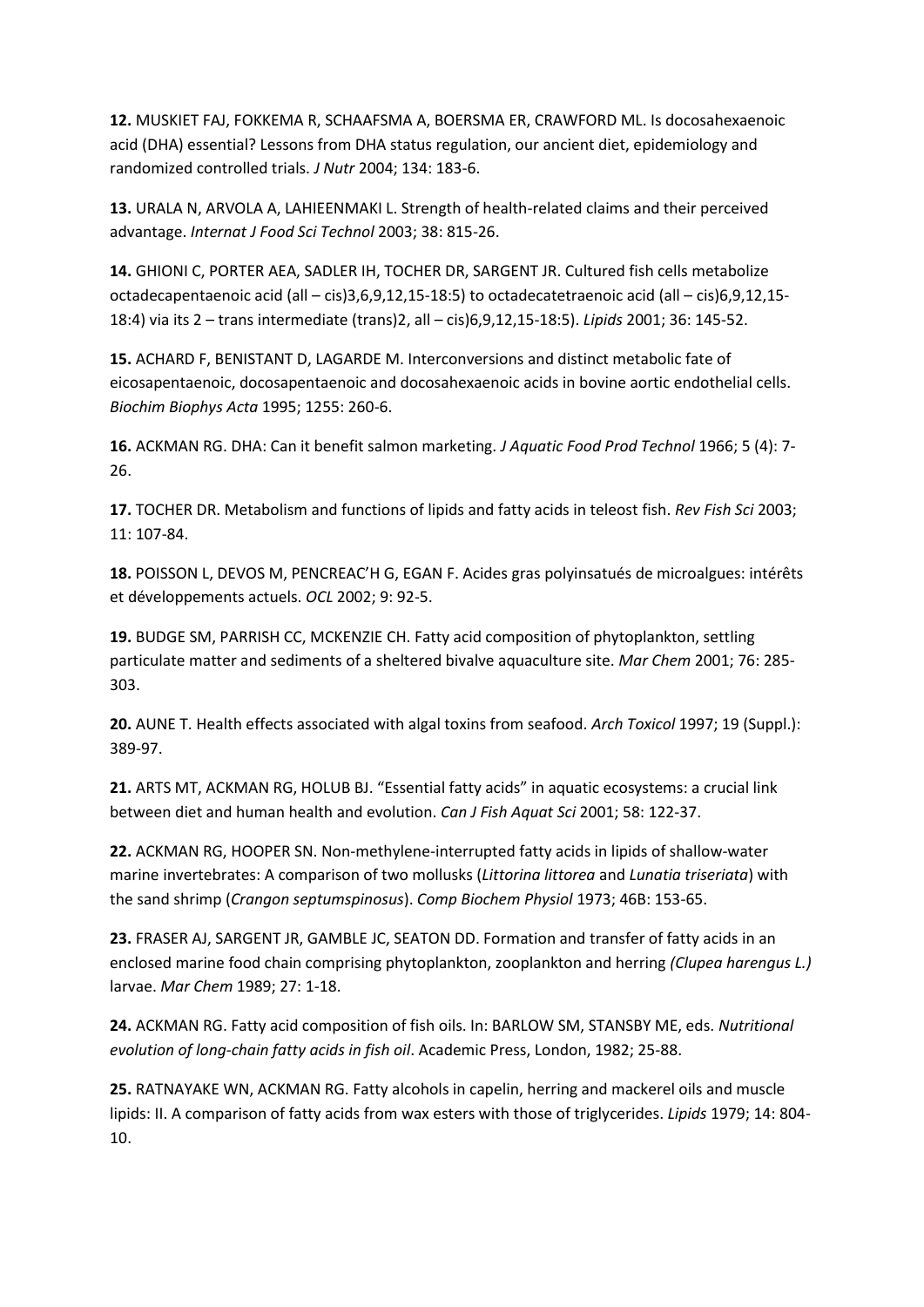**26.** VOLKMAN JK, JEFFREY SW, NICHOLS PD, ROGER GI, GARLAND CD. Fatty acid and lipid composition of 10 species of microalgae used in mariculture. *J Exp Mar Biol Ecol* 1989; 128: 219-40.

**27.** HAREL M, LUND E, GAVASSO S, HERBER R, PLACE AR. Modulation of arachidonae and docosahexaenoate in *Morone chrysops larvae* tissues and the effect on growth and survival. *Lipids* 2000; 35: 1269-80.

**28.** BELL MV, DICK JR, PORTER AEA. Biosynthesis and tissue deposition of docosahexaenoic acid (22:6n-3) in rainbow trout (*Oncorhynchus mykiss*). *Lipids* 2001; 36: 1153-9.

**29.** BELL MV, DICK JR, PORTER AEA. Tissue deposition of n-3 FA pathway intermediates in the synthesis of DHA in rainbow trout (*Oncorhynchus mykiss*). *Lipids* 2003; 38: 925-31.

**30.** MAKI KC, DAVIDSON MH, DICKLIN MR, *et al.* Bioavailability of eicosapentaenoic and docosahexaenoic n-3 polyunsaturated fatty acids in salmon patties compared with capsules. *J Food Sci* 2003; 68: 761-4.

**31.** KRIS-ETHERTON PM, HARRIS WS, APPEL LJ. Fish consumption, fish oil, omega 3 fatty acids, and cardiovascular disease. *Arterioscler Thromb Vasc Biol* 2003; 23: e20-e30.

**32.** DIN JN, NEWBY DE, FLAPAN AD. Omega 3 fatty acids and cardiovascular disease-fishing for a natural treatment. *Br Med J* 2004; 328: 30-5.

**33.** CONQUER JA, HOLUB BJ. Supplementation with an algae source of docosahexaenoic acid increases (n-3) fatty acid status and alters selected risk factor of heart disease in vegetarian subjects. *J Nutr* 1996; 126: 3032-9.

**34.** BEHRENS PW, KYLE DJ. Microalgae as a source of fatty acids. *J Food Lipids* 1996; 3: 259-72.

**35.** ANON. Harvard Health Letter January 2003. Harvard Health Publication.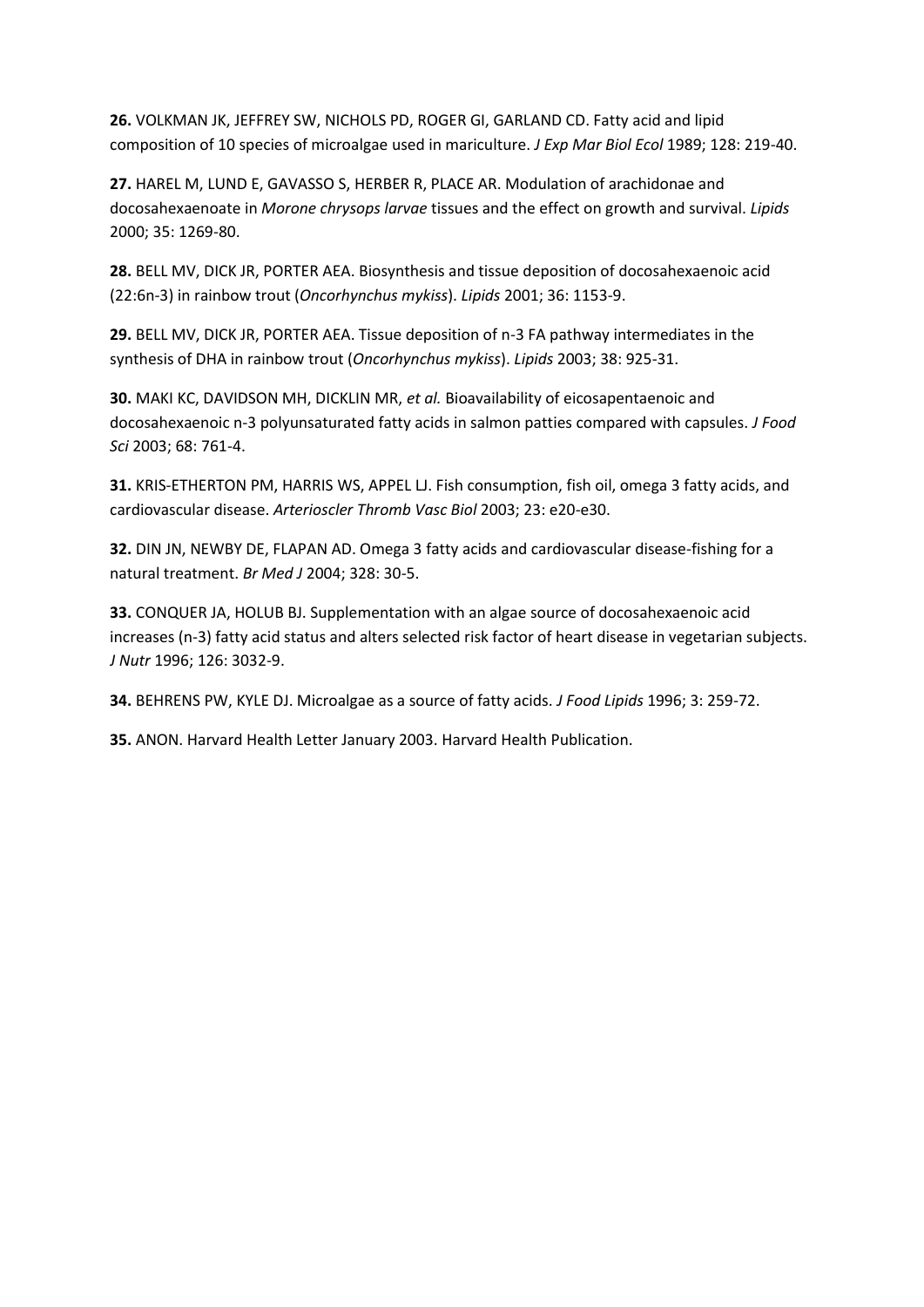# Illustrations



**Figure 1.** *Schematic of the filtering and concentration steps that may apply to the polyunsaturated fatty acids photosynthesized in the oceans on the way to our food.*